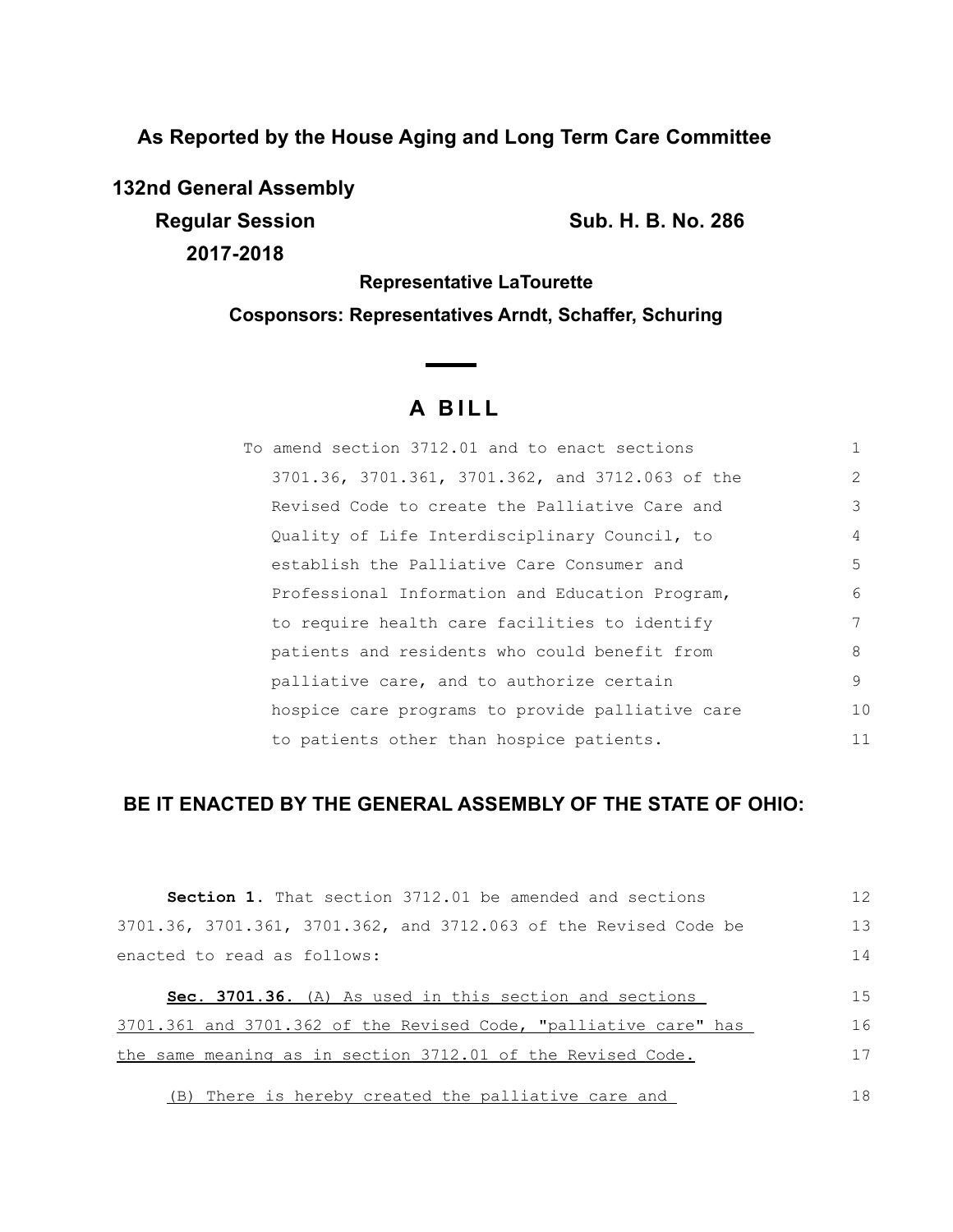## **Sub. H. B. No. 286 Page 2 As Reported by the House Aging and Long Term Care Committee**

| quality of life interdisciplinary council. Subject to division   | 19 |
|------------------------------------------------------------------|----|
| (C) of this section, members of the council shall be appointed   | 20 |
| by the director of health and include individuals with expertise | 21 |
| in palliative care who represent the following professions or    | 22 |
| constituencies:                                                  | 23 |
| (1) Physicians authorized under Chapter 4731. of the             | 24 |
| Revised Code to practice medicine and surgery or osteopathic     | 25 |
| medicine and surgery, including those board-certified in         | 26 |
| pediatrics and those board-certified in psychiatry;              | 27 |
| (2) Physician assistants authorized to practice under            | 28 |
| Chapter 4730. of the Revised Code;                               | 29 |
| (3) Advanced practice registered nurses licensed under           | 30 |
| Chapter 4723. of the Revised Code who are designated as clinical | 31 |
| nurse specialists or certified nurse practitioners;              | 32 |
| (4) Registered nurses and licensed practical nurses              | 33 |
| licensed under Chapter 4723. of the Revised Code;                | 34 |
| (5) Licensed professional clinical counselors or licensed        | 35 |
| professional counselors licensed under Chapter 4757. of the      | 36 |
| Revised Code;                                                    | 37 |
| (6) Independent social workers or social workers licensed        | 38 |
| under Chapter 4757. of the Revised Code;                         | 39 |
| (7) Pharmacists licensed under Chapter 4729. of the              | 40 |
| Revised Code;                                                    | 41 |
| (8) Psychologists licensed under Chapter 4732. of the            | 42 |
| Revised Code;                                                    | 43 |
| (9) Marriage and family therapists licensed under Chapter        | 44 |
| 4757. of the Revised Code;                                       | 45 |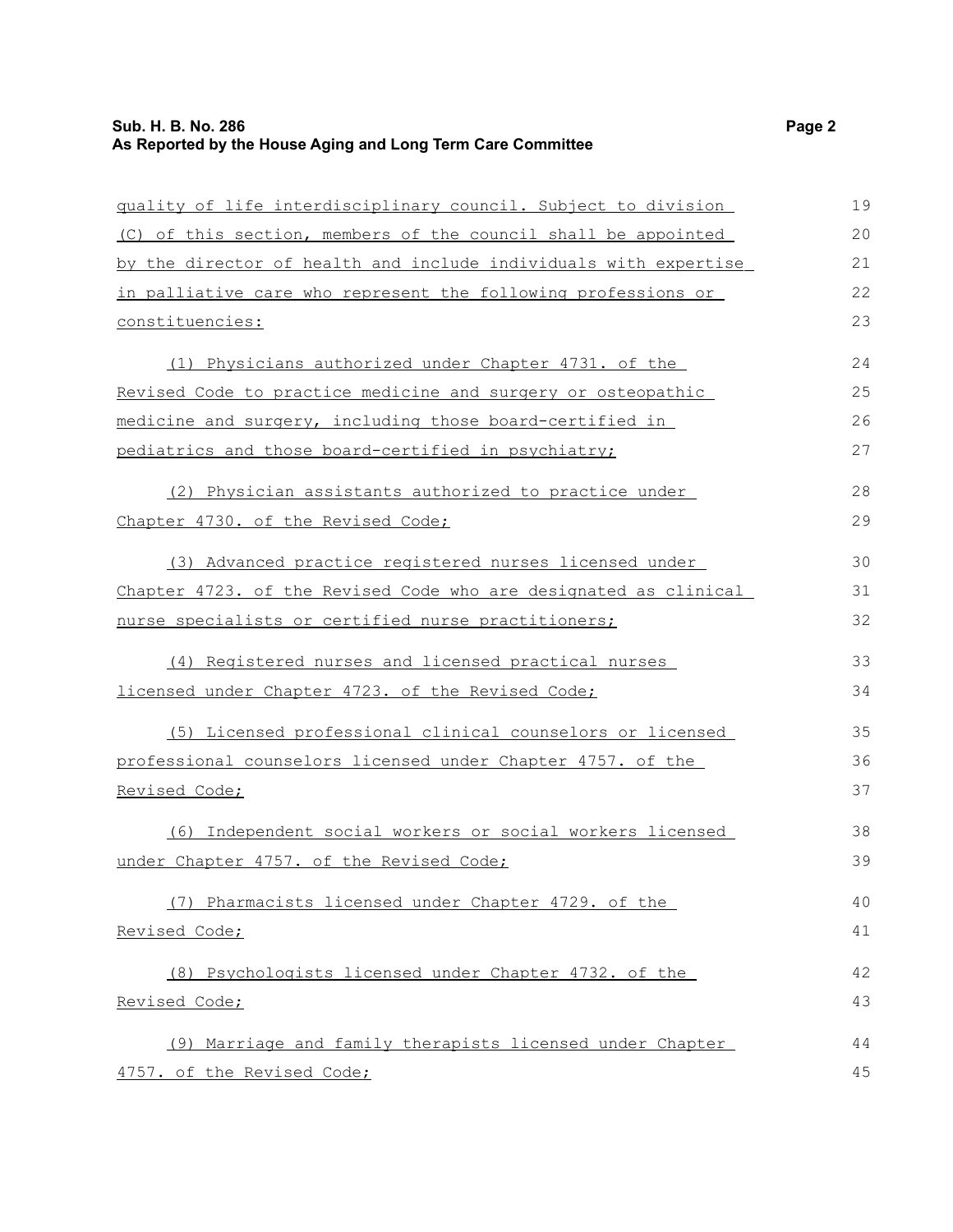| Sub. H. B. No. 286<br>As Reported by the House Aging and Long Term Care Committee | Page 3 |
|-----------------------------------------------------------------------------------|--------|
| (10) Child life specialists;                                                      | 46     |
| (11) Health insurers;                                                             | 47     |
| (12) Clergy or spiritual advisers;                                                | 48     |
| (13) Patients;                                                                    | 49     |
| (14) Family caregivers.                                                           | 50     |
| The council's membership also may include employees of                            | 51     |
| agencies of this state that administer programs pertaining to                     | 52     |
| palliative care or are otherwise concerned with the delivery of                   | 53     |
| palliative care in this state.                                                    | 54     |
| (C) Members shall include individuals who have worked with                        | 55     |
| various age groups (including children and the elderly), as well                  | 56     |
| as those who have experience or expertise in various palliative                   | 57     |
| care delivery models (including acute care, long-term care,                       | 58     |
| hospice, home health agency, home-based care, and spiritual                       | 59     |
| care). At least two members shall be physicians who are board-                    | 60     |
| certified in hospice and palliative care. No more than twenty                     | 61     |
| individuals shall serve as members of the council at any one                      | 62     |
| time and no more than two members shall be employed by or                         | 63     |
| practice at the same health care facility or emergency medical                    | 64     |
| service organization.                                                             | 65     |
| In making appointments to the council, the director shall                         | 66     |
| seek to include as members individuals who represent underserved                  | 67     |
| areas of the state and to ensure that all geographic areas of                     | 68     |
| the state are represented.                                                        | 69     |
| (D) The director shall make the initial appointments to                           | 70     |
| the council not later than ninety days after the effective date                   | 71     |
| of this section. Terms of office shall be three years. Each                       | 72     |
| member shall hold office from the date of appointment until the                   | 73     |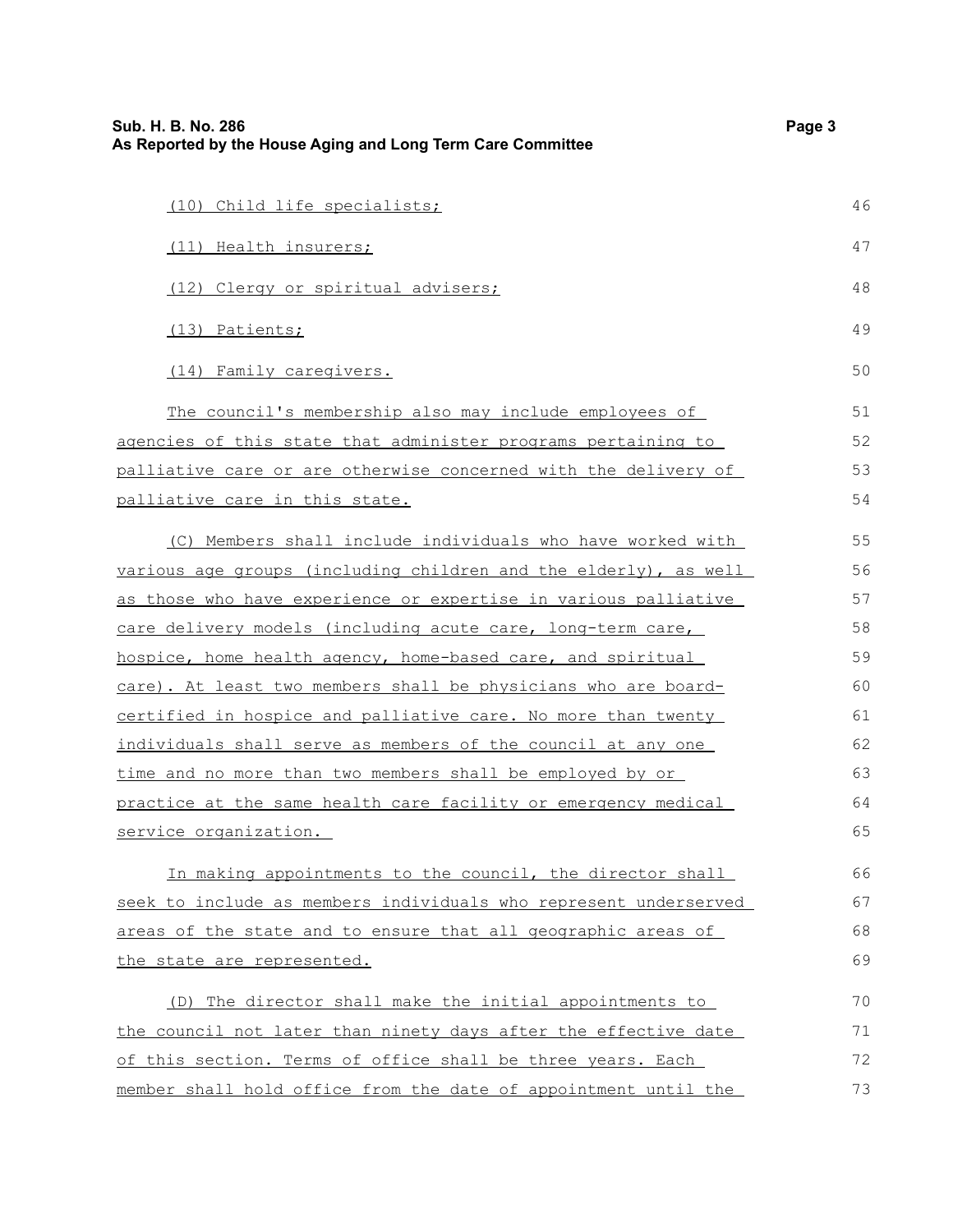#### **Sub. H. B. No. 286 Page 4 As Reported by the House Aging and Long Term Care Committee**

end of the term for which the member was appointed. In the event of death, removal, resignation, or incapacity of a council member, the director shall appoint a successor who shall hold office for the remainder of the term for which the successor's predecessor was appointed. A member shall continue in office subsequent to the expiration date of the member's term until the member's successor takes office, or until a period of sixty days has elapsed, whichever occurs first. The council shall meet at the call of the director of health, but not less than twice annually. The council shall select annually from among its members a chairperson and vicechairperson, whose duties shall be established by the council. Each member shall serve without compensation, except to the extent that serving on the council is considered part of the member's regular employment duties. (E) The council shall do all of the following: (1) Consult with and advise the director on matters related to the establishment, maintenance, operation, and evaluation of palliative care initiatives in this state; (2) Consult with the department of health for the purposes of sections 3701.361 and 3701.362 of the Revised Code; (3) Identify national organizations that have established standards of practice and best practice models for palliative care; (4) Identify initiatives established at the national and state levels aimed at integrating palliative care services into the health care system and enhancing the use and development of those services; 74 75 76 77 78 79 80 81 82 83 84 85 86 87 88 89 90 91 92 93 94 95 96 97 98 99 100 101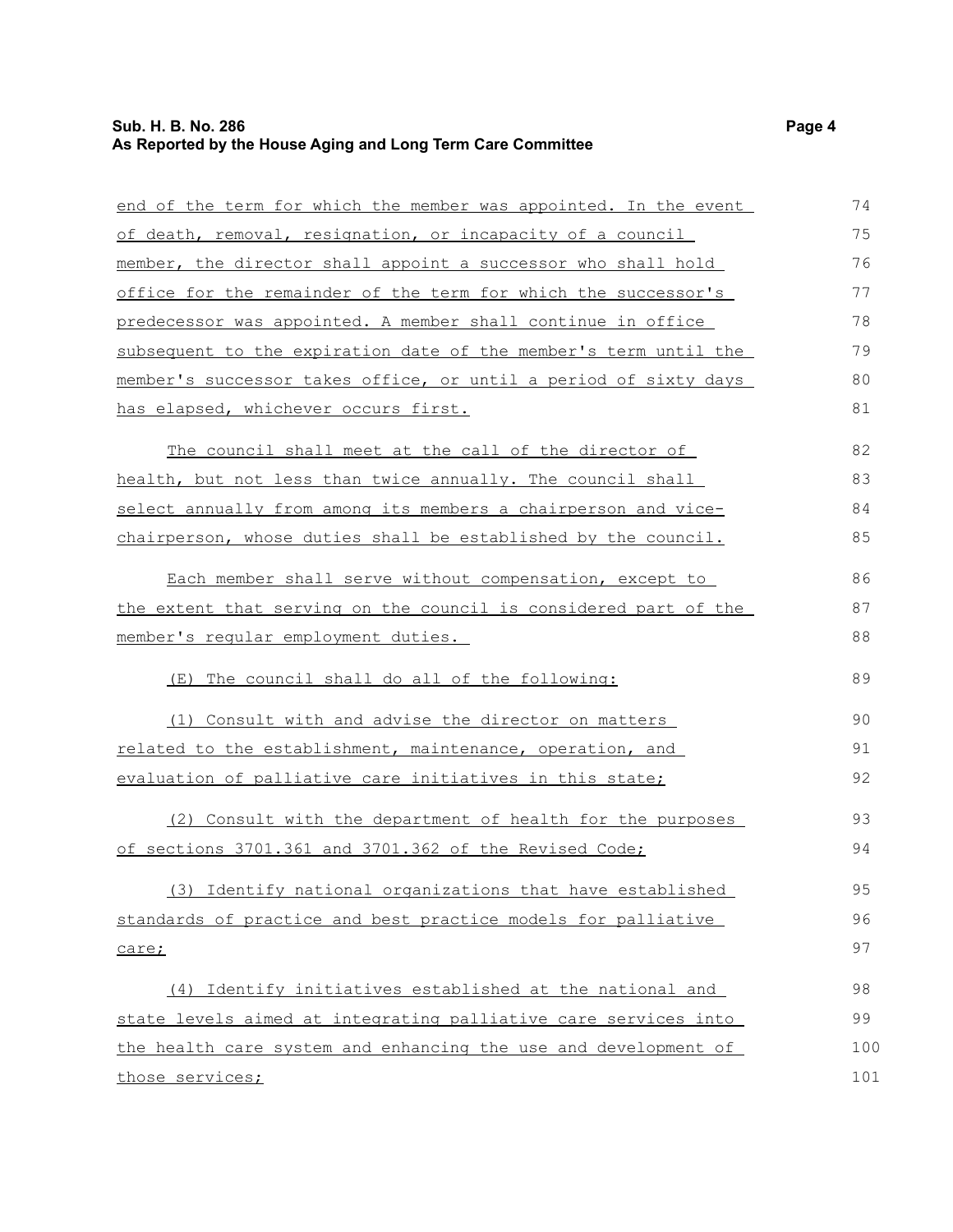| (5) Establish quidelines for health care facilities to use       | 102 |
|------------------------------------------------------------------|-----|
| in identifying patients who could benefit from palliative care   | 103 |
| and in determining appropriate types of services for such        | 104 |
| <u>patients;</u>                                                 | 105 |
| (6) On or before December 31 of each year, prepare and           | 106 |
| submit to the governor, general assembly, directors of aging and | 107 |
| health, superintendent of insurance, executive director of the   | 108 |
| office of health transformation, and medicaid director a report  | 109 |
| of recommendations for improving the provision of palliative     | 110 |
| care services in this state.                                     | 111 |
| The council shall submit the report to the general               | 112 |
| assembly in accordance with section 101.68 of the Revised Code.  | 113 |
| (F) The department of health shall provide to the council        | 114 |
| the administrative support necessary to execute its duties. At   | 115 |
| the request of the council, the department shall examine         | 116 |
| potential sources of funding to assist with any duties described | 117 |
| in this section or sections 3701.361 and 3701.362 of the Revised | 118 |
| Code.                                                            | 119 |
| (G) The council is not subject to sections 101.82 to             | 120 |
| 101.87 of the Revised Code.                                      | 121 |
| Sec. 3701.361. The palliative care consumer and                  | 122 |
| professional information and education program is hereby         | 123 |
| established in the department of health. The purpose of the      | 124 |
| program is to maximize the effectiveness of palliative care      | 125 |
| initiatives in this state by ensuring that comprehensive and     | 126 |
| accurate information and education on palliative care is         | 127 |
| available to the public, health care providers, and health care  | 128 |
| <u>facilities.</u>                                               | 129 |
|                                                                  |     |

The department shall publish on its web site information 130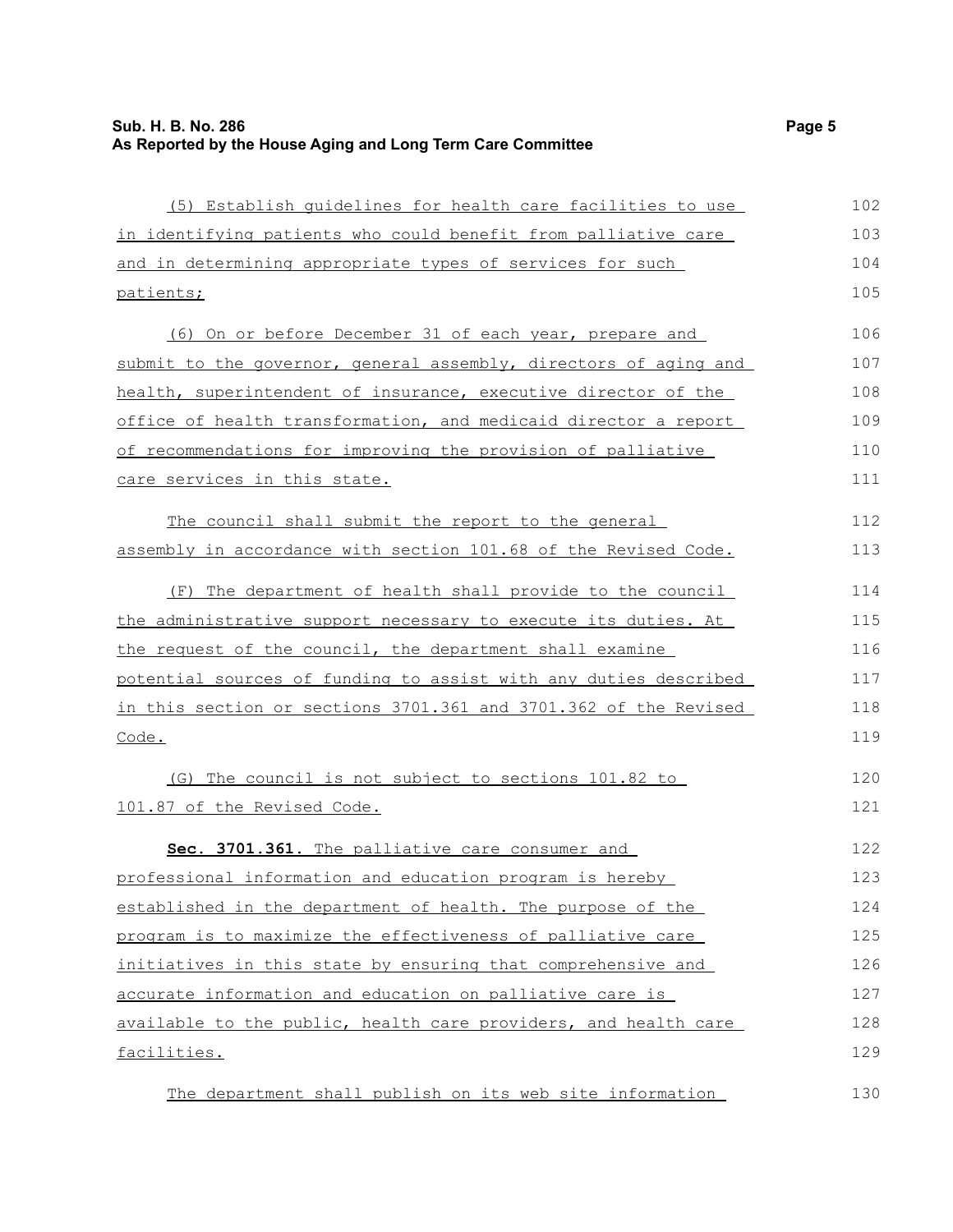## **Sub. H. B. No. 286 Page 6 As Reported by the House Aging and Long Term Care Committee**

| on palliative care, including information on continuing          | 131 |
|------------------------------------------------------------------|-----|
| education opportunities for health care professionals;           | 132 |
| information about palliative care delivery in a patient's home   | 133 |
| and in primary, secondary, and tertiary environments; best       | 134 |
| practices for palliative care delivery; and consumer educational | 135 |
| materials and referral information on palliative care, including | 136 |
| hospice. The department may develop and implement other          | 137 |
| initiatives regarding palliative care services and education as  | 138 |
| the department determines necessary. In implementing this        | 139 |
| section, the department shall consult with the palliative care   | 140 |
| and quality of life interdisciplinary council created under      | 141 |
| section 3701.36 of the Revised Code.                             | 142 |
| Sec. 3701.362. (A) As used in this section:                      | 143 |
| (1) "Health care facility" means any of the following:           | 144 |
| (a) A hospital registered under section 3701.07 of the           | 145 |
| Revised Code;                                                    | 146 |
| (b) An ambulatory surgical facility as defined in section        | 147 |
| 3702.30 of the Revised Code;                                     | 148 |
| (c) A nursing home, residential care facility, county            | 149 |
| home, or district home as defined in section 3721.01 of the      | 150 |
| Revised Code;                                                    | 151 |
| (d) A veterans' home operated under Chapter 5907. of the         | 152 |
| Revised Code;                                                    | 153 |
| (e) A hospice care program or pediatric respite care             | 154 |
| program as defined in section 3712.01 of the Revised Code;       | 155 |
| (f) A home health agency as defined in section 3701.881 of       | 156 |
| the Revised Code.                                                | 157 |
| (2) "Serious illness" means any medical illness or               | 158 |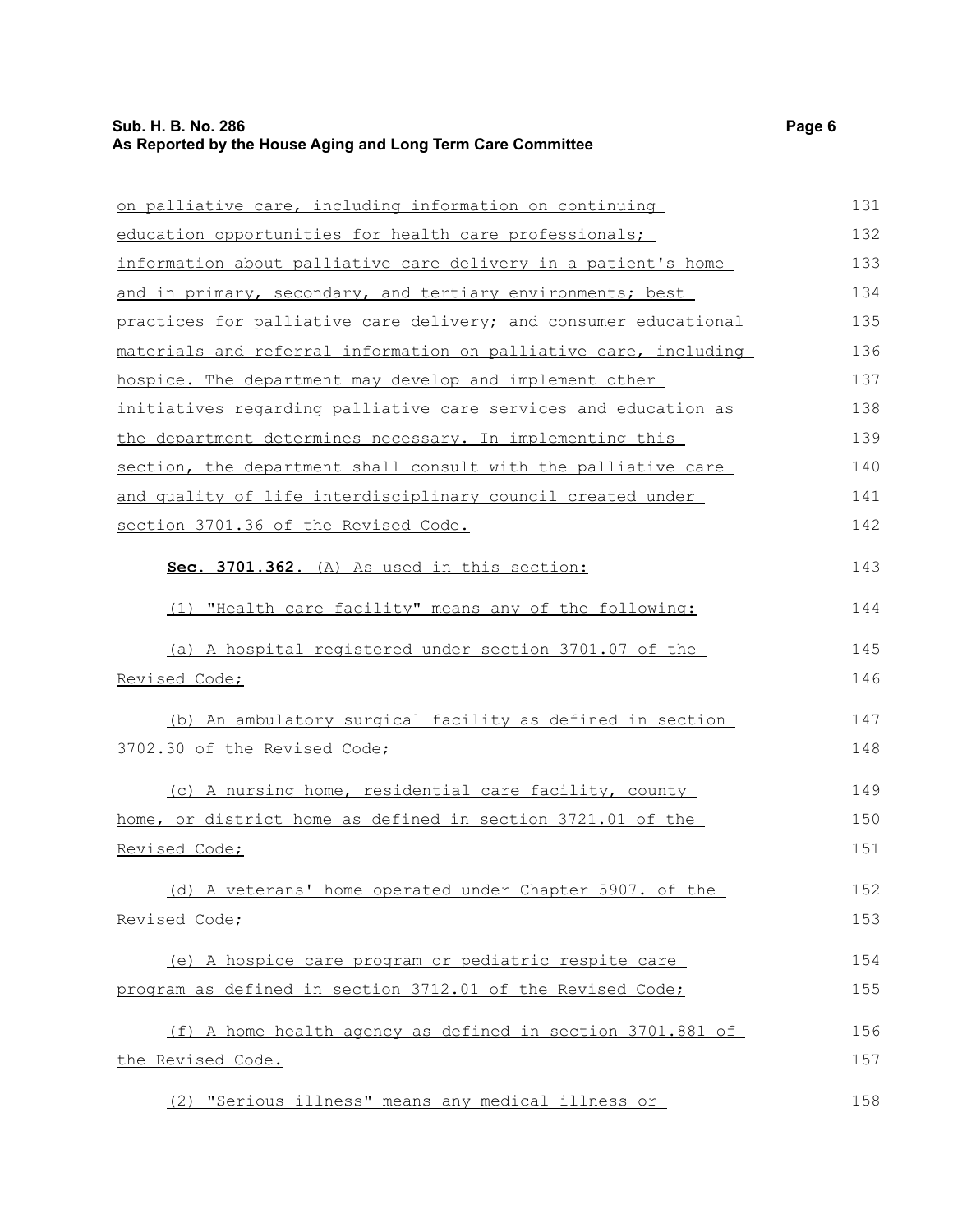| physical injury or condition that substantially impacts quality | 159 |
|-----------------------------------------------------------------|-----|
| of life for more than a short period of time. "Serious illness" | 160 |
| includes, but is not limited to, cancer; heart, renal, or liver | 161 |
| failure; lung disease; and Alzheimer's disease and related      | 162 |
| dementia.                                                       | 163 |
| (B) A health care facility shall do both of the following:      | 164 |
| (1) Establish a system for identifying patients or              | 165 |
| residents who could benefit from palliative care;               | 166 |
| (2) Provide information on palliative care services to          | 167 |
| patients and residents who could benefit from palliative care.  | 168 |
| Sec. 3712.01. As used in this chapter:                          | 169 |
| (A) "Hospice care program" means a coordinated program of       | 170 |
| home, outpatient, and inpatient care and services that is       | 171 |
| operated by a person or public agency and that provides the     | 172 |
| following care and services to hospice patients, including      | 173 |
| services as indicated below to hospice patients' families,      | 174 |
| through a medically directed interdisciplinary team, under      | 175 |
| interdisciplinary plans of care established pursuant to section | 176 |
| 3712.06 of the Revised Code, in order to meet the physical,     | 177 |
| psychological, social, spiritual, and other special needs that  | 178 |
| are experienced during the final stages of illness, dying, and  | 179 |
| bereavement:                                                    | 180 |
| (1) Nursing care by or under the supervision of a               | 181 |
| registered nurse;                                               | 182 |
| (2) Physical, occupational, or speech or language therapy,      | 183 |
| unless waived by the department of health pursuant to rules     | 184 |
| adopted under division (A) of section 3712.03 of the Revised    | 185 |
| Code;                                                           | 186 |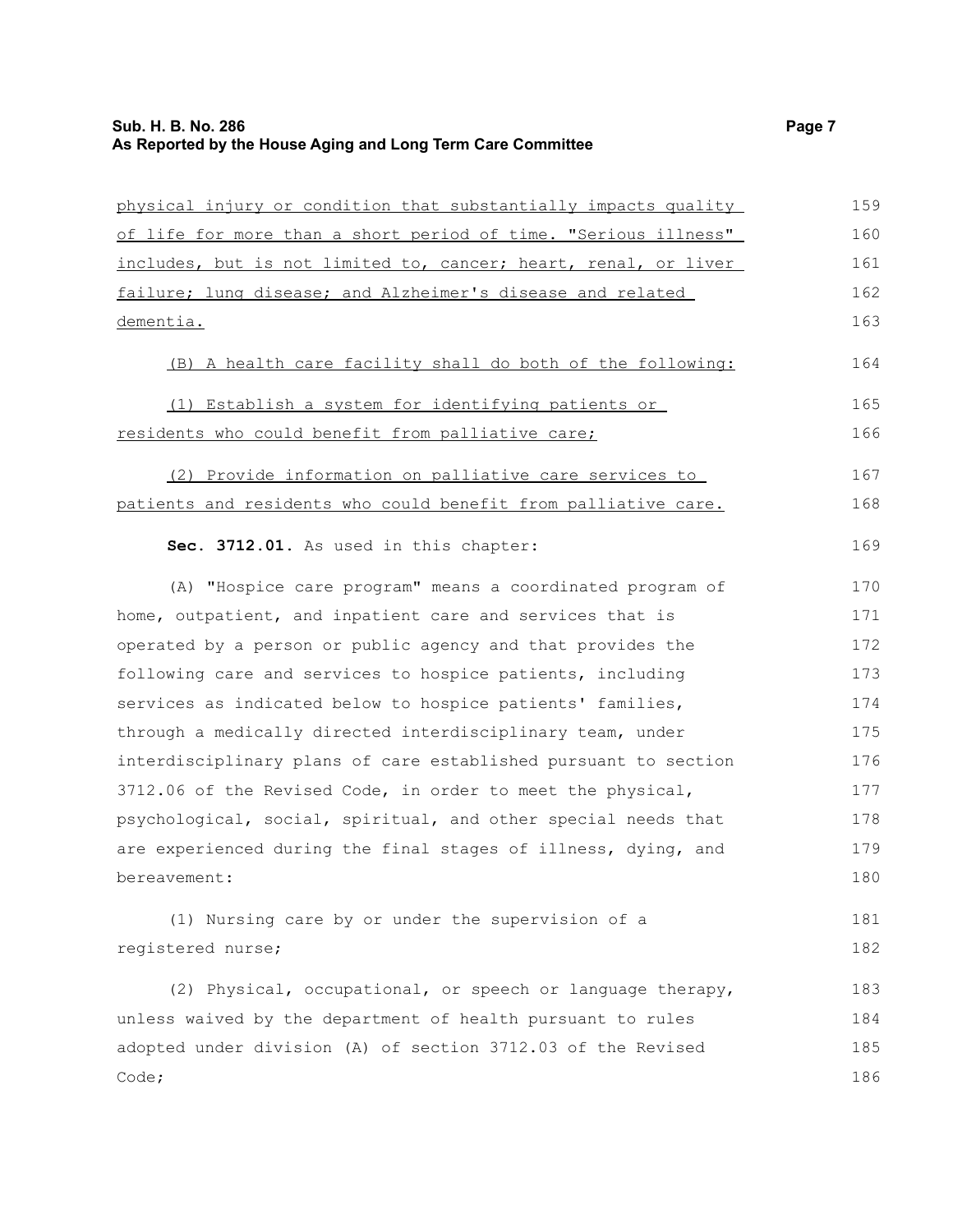#### **Sub. H. B. No. 286 Page 8 As Reported by the House Aging and Long Term Care Committee**

(3) Medical social services by a social worker under the

direction of a physician; (4) Services of a home health aide; (5) Medical supplies, including drugs and biologicals, and the use of medical appliances; (6) Physician's services; (7) Short-term inpatient care, including both palliative and respite care and procedures; (8) Counseling for hospice patients and hospice patients' families; (9) Services of volunteers under the direction of the provider of the hospice care program; (10) Bereavement services for hospice patients' families. "Hospice care program" does not include a pediatric respite care program. (B) "Hospice patient" means a patient, other than a pediatric respite care patient, who has been diagnosed as terminally ill, has an anticipated life expectancy of six months or less, and has voluntarily requested and is receiving care from a person or public agency licensed under this chapter to provide a hospice care program. (C) "Hospice patient's family" means a hospice patient's immediate family members, including a spouse, brother, sister, child, or parent, and any other relative or individual who has significant personal ties to the patient and who is designated as a member of the patient's family by mutual agreement of the 188 189 190 191 192 193 194 195 196 197 198 199 200 201 202 203 204 205 206 207 208 209 210 211 212

patient, the relative or individual, and the patient's

187

213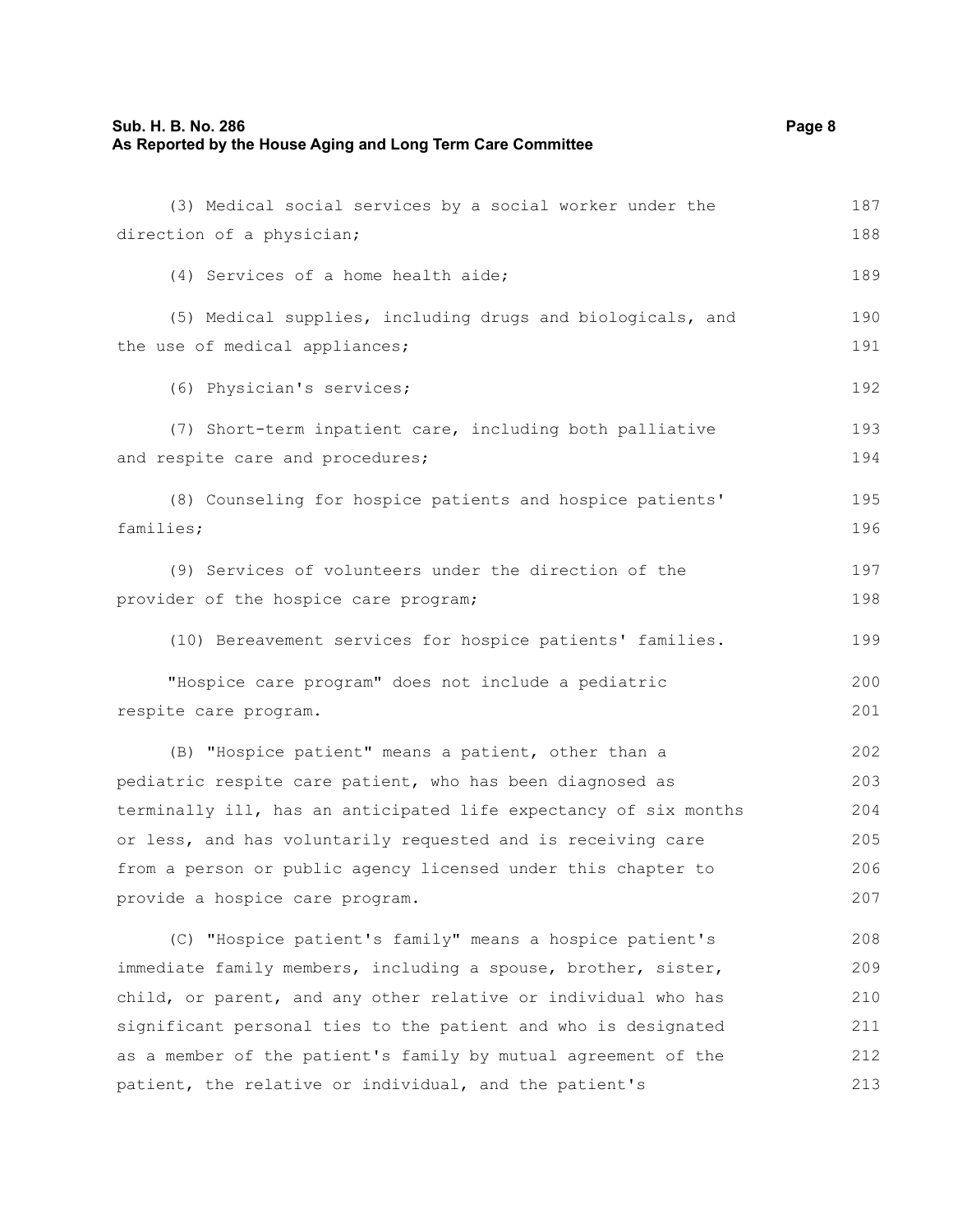| Sub. H. B. No. 286                                          | Page 9 |
|-------------------------------------------------------------|--------|
| As Reported by the House Aging and Long Term Care Committee |        |

interdisciplinary team.

| (D) "Interdisciplinary team" means a working unit composed       | 215 |
|------------------------------------------------------------------|-----|
| of professional and lay persons that includes at least a         | 216 |
| physician, a registered nurse, a social worker, a member of the  | 217 |
| clergy or a counselor, and a volunteer.                          | 218 |
|                                                                  |     |
| (E) "Palliative care" means treatment specialized care for       | 219 |
| a patient of any age diagnosed with a serious or life-           | 220 |
| threatening-illness-directed at controlling pain, relieving-     | 221 |
| other symptoms, and enhancing the quality of life of the patient | 222 |
| and the patient's family rather than treatment for the purpose-  | 223 |
| of cure that is provided at any stage of the illness by an       | 224 |
| interdisciplinary team working in consultation with other health | 225 |
| care professionals, including those who may be seeking to cure   | 226 |
| the illness and that aims to do all of the following:            | 227 |
|                                                                  |     |
| (1) Relieve the symptoms, stress, and suffering resulting        | 228 |
| from the illness;                                                | 229 |
| (2) Improve the quality of life of the patient and the           | 230 |
| patient's family;                                                | 231 |
|                                                                  |     |
| (3) Address the patient's physical, emotional, social, and       | 232 |
| spiritual needs;                                                 | 233 |
| (4) Facilitate patient autonomy, access to information,          | 234 |
| and medical decision making.                                     | 235 |
|                                                                  |     |
| Nothing in this section shall be interpreted to mean that        | 236 |
| palliative care can be provided only as a component of a hospice | 237 |
| care program or pediatric respite care program.                  | 238 |
| (F) "Physician" means a person authorized under Chapter          | 239 |
|                                                                  |     |
| 4731. of the Revised Code to practice medicine and surgery or    | 240 |
| osteopathic medicine and surgery.                                | 241 |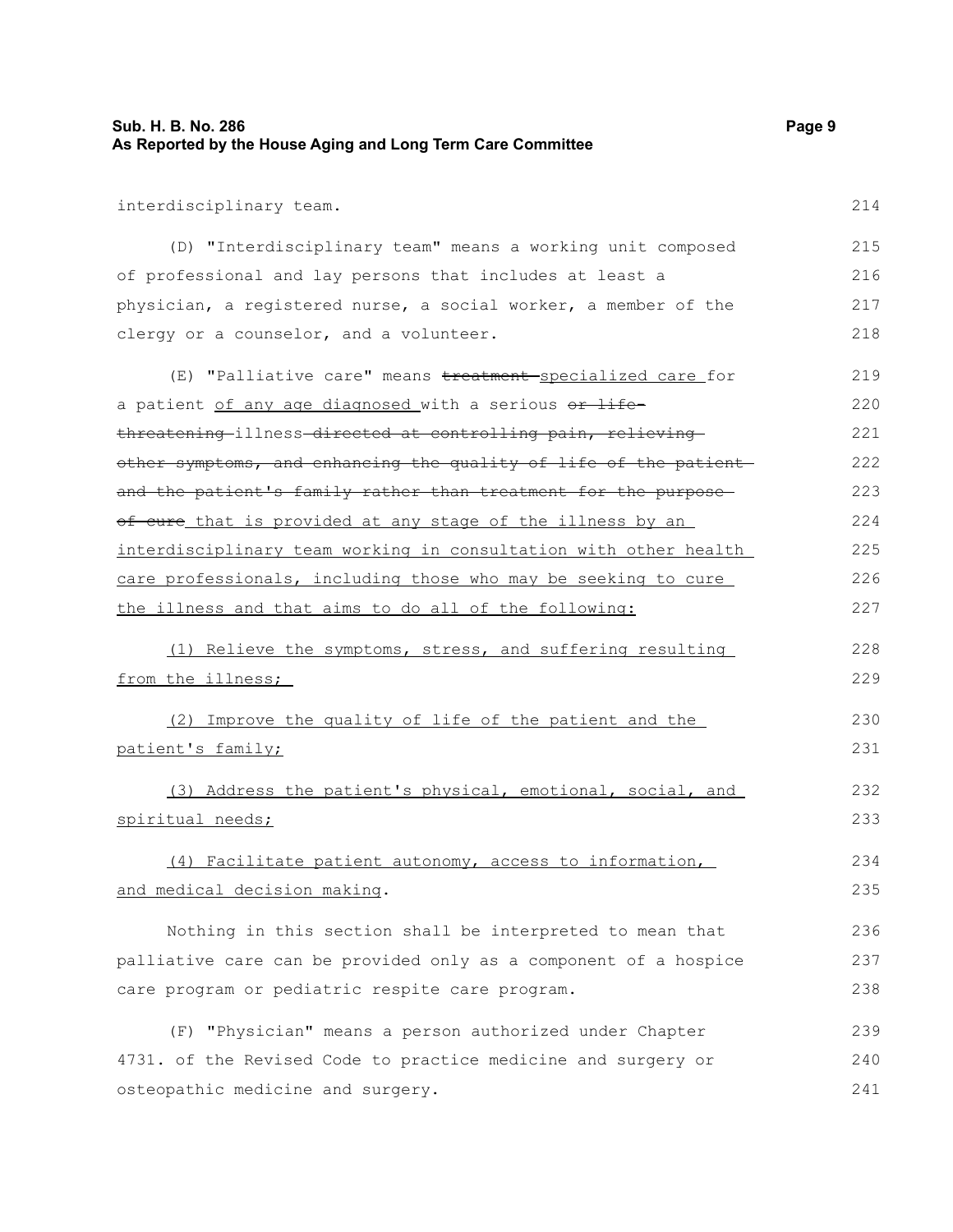#### **Sub. H. B. No. 286 Page 10 As Reported by the House Aging and Long Term Care Committee**

(G) "Attending physician" means the physician identified by the hospice patient, pediatric respite care patient, hospice patient's family, or pediatric respite care patient's family as having primary responsibility for the medical care of the hospice patient or pediatric respite care patient. (H) "Registered nurse" means a person registered under Chapter 4723. of the Revised Code to practice professional nursing. (I) "Social worker" means a person licensed under Chapter 4757. of the Revised Code to practice as a social worker or independent social worker. (J) "Pediatric respite care program" means a program operated by a person or public agency that provides inpatient respite care and related services, including all of the following services, only to pediatric respite care patients and, as indicated below, pediatric respite care patients' families, in order to meet the physical, psychological, social, spiritual, and other special needs that are experienced during or leading up to the final stages of illness, dying, and bereavement: (1) Short-term inpatient care, including both palliative and respite care and procedures; (2) Nursing care by or under the supervision of a registered nurse; (3) Physician's services; (4) Medical social services by a social worker under the direction of a physician; (5) Medical supplies, including drugs and biologicals, and the use of medical appliances; 242 243 244 245 246 247 248 249 250 251 252 253 254 255 256 257 258 259 260 261 262 263 264 265 266 267 268 269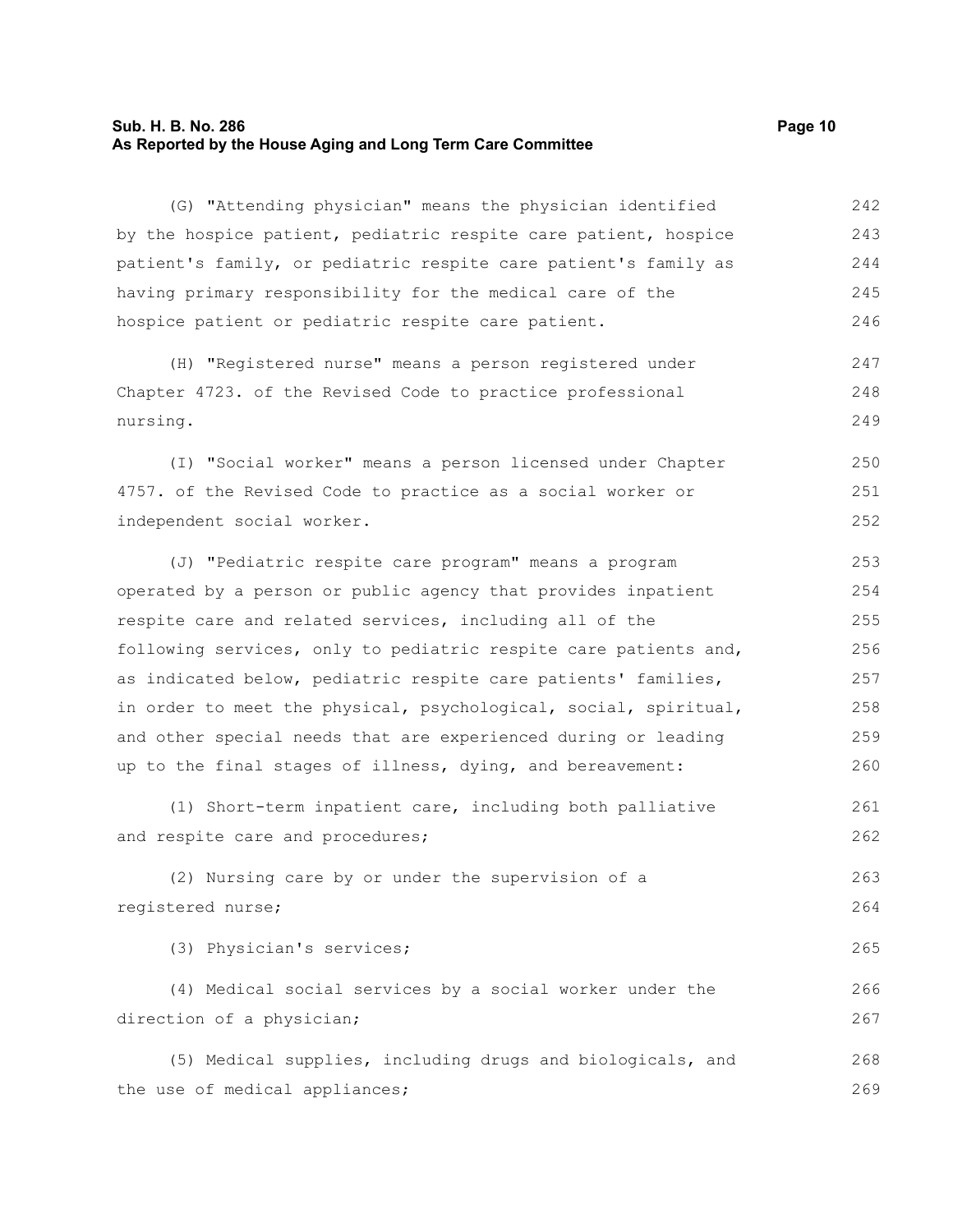## **Sub. H. B. No. 286 Page 11 As Reported by the House Aging and Long Term Care Committee**

| (6) Counseling for pediatric respite care patients and          | 270 |
|-----------------------------------------------------------------|-----|
| pediatric respite care patients' families;                      | 271 |
| (7) Bereavement services for respite care patients'             | 272 |
| families.                                                       | 273 |
| "Pediatric respite care program" does not include a             | 274 |
| hospice care program.                                           | 275 |
| (K) "Pediatric respite care patient" means a patient,           | 276 |
| other than a hospice patient, who is less than twenty-seven     | 277 |
| years of age and to whom all of the following conditions apply: | 278 |
| (1) The patient has been diagnosed with a disease or            | 279 |
| condition that is life-threatening and is expected to shorten   | 280 |
| the life expectancy that would have applied to the patient      | 281 |
| absent the patient's diagnosis, regardless of whether the       | 282 |
| patient is terminally ill.                                      | 283 |
| (2) The diagnosis described in division (K)(1) of this          | 284 |
| section occurred while the patient was less than eighteen years | 285 |
| of age.                                                         | 286 |
| (3) The patient has voluntarily requested and is receiving      | 287 |
| care from a person or public agency licensed under this chapter | 288 |
| to provide a pediatric respite care program.                    | 289 |
| (L) "Pediatric respite care patient's family" means a           | 290 |
| pediatric respite care patient's family members, including a    | 291 |
| spouse, brother, sister, child, or parent, and any other        | 292 |
| relative or individual who has significant personal ties to the | 293 |
| patient and who is designated as a member of the patient's      | 294 |
| family by mutual agreement of the patient, the relative or      | 295 |
| individual, and the patient's interdisciplinary team.           | 296 |
| Sec. 3712.063. Notwithstanding any conflicting provision        | 297 |